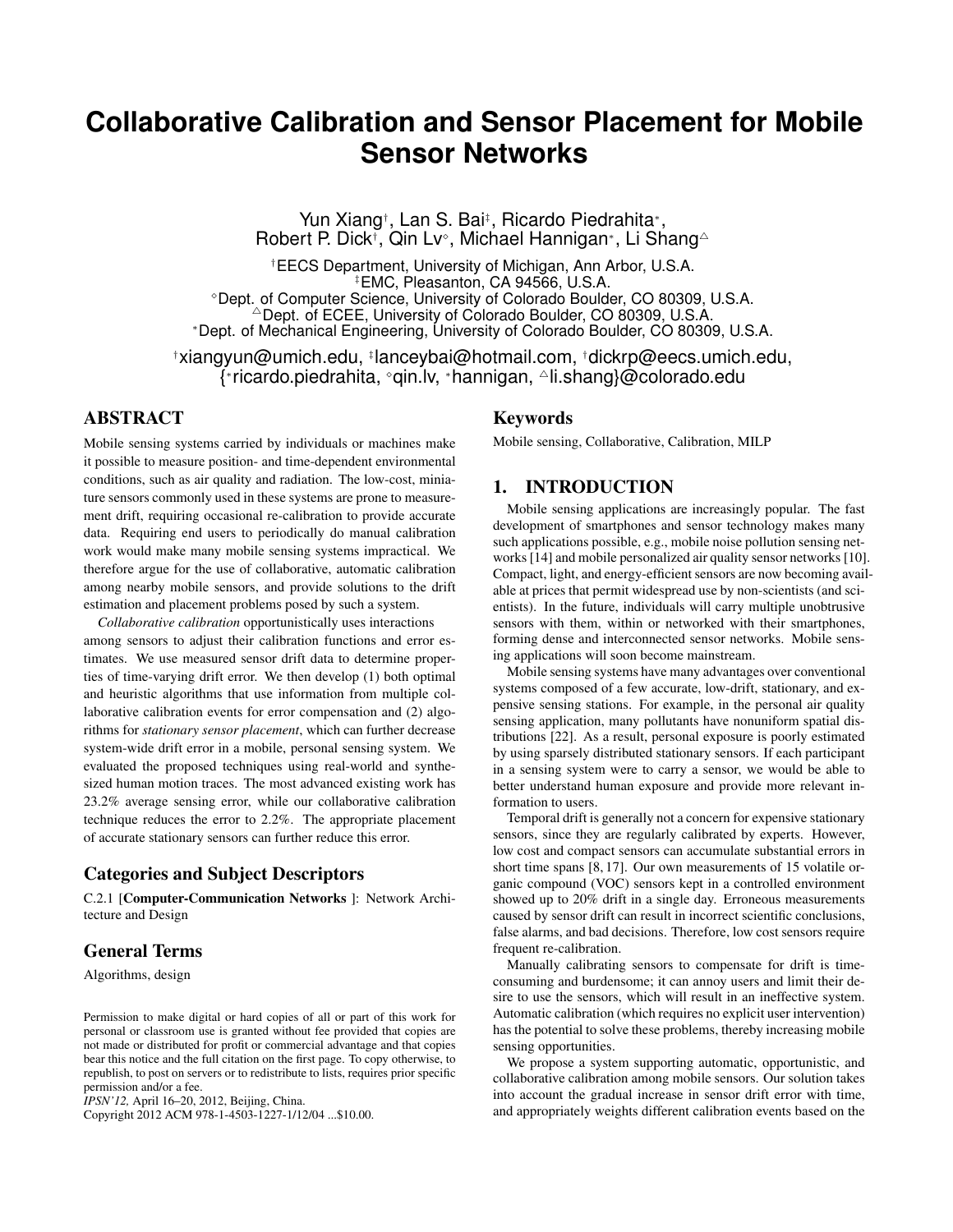time-dependent estimated errors of the other sensors, i.e., we consider the temporal and spatial properties of the graph formed by (transitive) calibration events. Although we do not require the presence of stationary sensors, we support their inclusion in the system, and also provide algorithms for determining their best locations. Our evaluation makes use of controlled sensor drift studies as well as measured human motion patterns.

The proposed collaborative calibration approach is appropriate for applications with the following characteristics.

- 1. Spatial variation of sensor readings are low within certain physical distance.
- 2. Sensor nodes are able to communicate with each other and detect when they are within calibration distance, e.g., either by tracking their own locations or by measuring signal attenuation between nodes.
- 3. Sensor drift can be compensated for using a drift predictor. The residual error of this predictor has a Gaussian distribution with variance that increases as a function of time, as explained in Section 4.2 and demonstrated in Section 6.1.

Our technique can potentially be used in many mobile sensing applications, such as radiation sensing applications in which sensors are carried by individuals and unmanned aerial vehicles, remote sensing applications in which detailed data are available from infield sensors and sparse data are available from satellites, and personal environmental sensing. Although the concepts we develop apply to a broader range of mobile sensing systems susceptible to drift error, in the rest of paper, we focus our discussion on a personal air quality sensing application.

It should be noted that collaborative calibration minimizes the increase in the rate of uncompensable drift error, but does not eliminate error. Without the stationary accurate sensors, the mobile sensor network's overall accuracy degrades over time. The use of a few stationary accurate sensors to augment mobile collaborative calibration is beneficial; it allows the drift error to be bounded.

Our work makes the following main contributions.

- 1. We formulate and solve the opportunistic collaborative mobile sensor calibration problem.
- 2. We formulate and solve the mobility aware stationary sensor placement problem to augment collaborative calibration.
- 3. We propose a sensor drift model built using experimental data from 15 VOC sensors.

To better understand and characterize the effects of real-world human motion on calibration, we also carried out an indoor human motion pattern study on a university campus. Compared with our collaborative calibration scheme, the most advanced existing autocalibration technique has an average error of 23.2%, while our efficient heuristic has an error of 2.2%. We also present two algorithms for placing stationary sensors to further improve mobile collaborative calibration. The use of well-placed stationary sensors within the collaborative calibration system techniques reduces sensing error significantly, e.g., by about 40% for a density of 1 stationary sensors per 25 mobile sensors. The approximation algorithm based placement technique results in only 6.2% more error than an MILP based technique.

The rest of this paper is organized as follows. Section 2 gives a motivating example. Section 3 summarizes the related work on collaborative calibration and stationary sensor placement. Section 4



Figure 1: (a) Human motion traces and calibration events and (b) drift errors for three sensors.

describes the sensor random drift model and our collaborative calibration method. Section 5 generalizes the human mobility model, and provides an MILP based solution for the human motion aware stationary sensor placement problem as well as an approximation algorithm. Section 6 describes our controlled-environment experiments for sensor drift and the data analysis results. It also evaluates the performance of our techniques using simulations based on realworld and synthesized human motion traces. Section 7 concludes the paper.

# 2. MOTIVATING EXAMPLE

Consider a mobile sensor network formed by sensing devices carried by individuals to monitor their air pollution exposures. Each device houses small, energy efficient, and inexpensive metal oxide gas sensors that measure various air pollutants. The sensor measurements gradually drift over time. Drift rates can vary greatly; to minimize error, the sensors must be re-calibrated frequently. In many cases, accurate stationary sensors are not readily accessible for users, and the occasional calibration opportunities they provide are insufficient to cover all the participants in the sensing system. By using collaborative calibration together with optimized placement of stationary sensors, accuracy can be significantly improved.

Figure 1 illustrates an example of our mobile sensor network calibration technique. Figure 1(a) shows the trajectories of three mobile sensors (A, B, and C). Figure 1(b) shows their uncompensable drift errors over time. Each vertical drop in Figure 1(b) corresponds to one calibration event. Between calibration events, the drift error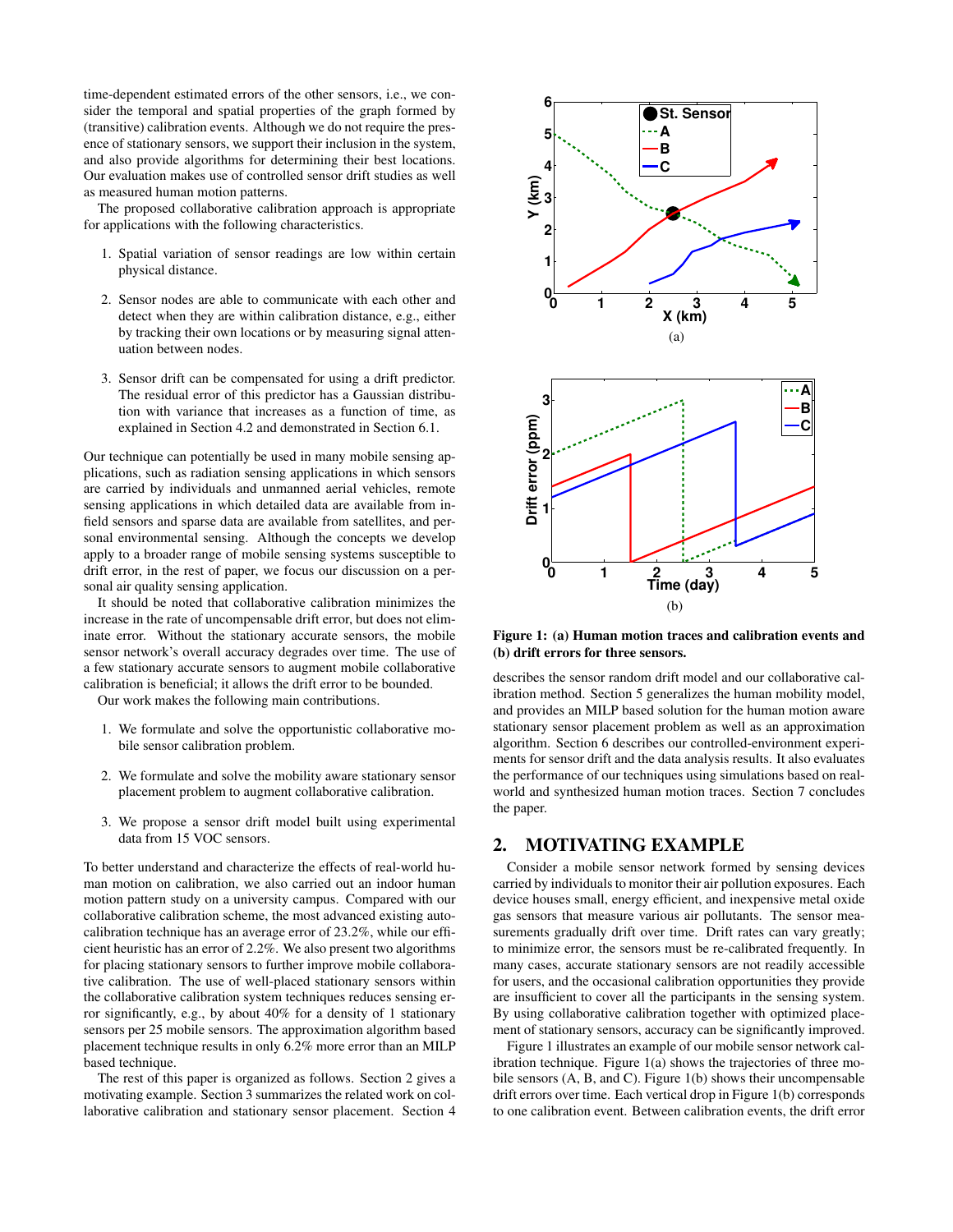increases with time as a result of reduced drift prediction accuracy. Given the mobile sensor motion traces, our sensor placement approach decides where to put accurate stationary sensors to maximize the probabilities of mobile sensors being calibrated against the stationary sensor. In this example, the stationary sensor is located at a position both sensor A and B visit, thus providing ground truth calibration for two sensors. When sensor A and B get close to the accurate stationary sensor, their errors drop due to calibration (refer to Figure 1(b)). Our problem formulation and solution also consider a realistic human mobility model that considers individual motion traces able to represent day-to-day variation. With our collaborative calibration technique, even though sensor C never directly calibrates with any (accurate) stationary sensor, its drift error still reduces in the third day by calibrating with sensor A, which has a smaller error due to recent calibration with an accurate stationary sensor.

## 3. RELATED WORK

This section summarizes prior work on auto-calibration and placement for distributed sensor networks.

Bychkovskiy et al. [3] proposed a two-phase post-deployment calibration technique for dense stationary sensor networks. In the first phase, linear relative calibration relations are derived for pairs of co-located sensors. In the second phase, the consistency of the pair-wise calibration functions among groups of sensor nodes is maximized. Their technique requires a dense deployment of stationary sensors. In contrast, our work focuses on mobile sensor networks.

Miluzzo et al. [15] proposed an auto-calibration algorithm for mobile sensor networks, called CaliBree. In their approach, uncalibrated mobile nodes opportunistically calibrate themselves when interacting with stationary sensors. In their work, calibration events always involve stationary sensors. Our work supports calibration with stationary sensors, but in contrast also supports calibration among mobile sensors, allowing either higher accuracy or a reduction in the number (and therefore cost) of stationary sensors.

Tsujita et al. [21, 22] studied calibration for air pollution monitoring networks. They [22] observed that at a certain time of day, the nitrous oxide pollutant concentration becomes low and uniform in certain areas. They use these opportunities to calibrate mobile sensors using the pollutant concentration reported from nearby environment monitoring stations. In their other work [21], when multiple sensors are close to each other, the average of their readings is used as ground truth to estimate sensor drift. In contrast, we account for the gradual increase in drift error as a function of time, allowing an optimal weighting for each of the many calibration events used to determine drift compensation parameters. Our experimental results show that the technique proposed by Tsujita et al. technique has 23.2% error relative to the optimal result; our proposed heuristic only has 2.2% error.

Berry et al. [2] used an MILP based method to solve the  $N\mathcal{P}$ hard problem of placing sensors in water networks for optimal contamination detection. Chakrabarty et al. [4] tried to find an optimal sensor placement scheme to minimize the cost of sensors while meeting coverage constraints. Our problem formulation differs in that mobile sensors are carried by individuals. A realistic human mobility model is therefore necessary to solve our placement problem. We build our human mobility model based on previous research and our indoor human motion study, and solve the stationary sensor placement problem using a high quality but potentially slow MILP method and an efficient approximation algorithm based technique.

# 4. COLLABORATIVE CALIBRATION

This section describes our collaborative calibration technique. We present the problem definition, mathematical analysis, and our algorithm to solve this problem optimally.

# 4.1 Overview

Our collaborative calibration technique uses drift modeling and sensor fusion to reduce drift-related sensor measurement error. Sensor drift models, or drift predictors, are built based on past measured or estimated drift errors. They are used to estimate sensor drift at any point of time and (partially) compensate for drift errors in sensor measurements. In addition, the drift model allows the *residual error* of the drift predictor to be predicted as a function of time. Sensor fusion uses measurements from co-located sensors to improve the accuracy of the combined results. The fusion algorithm determines how to combine multiple sensor measurements based on their residual errors in order to maximize the combined accuracy. In implicit mobile calibration, sensor fusion happens whenever sensors happen to be close to each other; our calibration technique is opportunistic and collaborative.

Actual sensor drifts are only known when sensor measurements are compared with a highly accurate sensor (ground truth). Such opportunities are rare in most personal sensing applications. At most times, drifts must be estimated using models based on prior calibration events with other sensors having varying accuracies. The temporal correlation in sensor drift decreases with temporal distance. Therefore, all other things being equal, the uncertainty of the model (i.e., the residual error of the predictor) increases with the elapsed time since the last drift measurement.

Since nearby sensors are exposed to similar physical conditions, readings from co-located sensors can be combined to statistically improve accuracy. As mentioned before, each sensor has a residual error associated with its post-drift-compensation measurement. Each calibration event allows this error to be reevaluated and potentially reduced. If the two residual errors are independent, the measurement with the smaller residual error should be given more weight during combination. Calibration relationships introduce correlations in sensors' residual errors that the calibration algorithm must account for. Section 4.3 describes our correlation-aware fusion algorithm in detail.

# 4.2 Collaborative Calibration Problem Definition

Our analytical framework can handle classes of mobile and stationary sensors with arbitrary drift rates. However, we will focus our discussions on systems composed of inexpensive, high drift rate mobile sensors, and expensive but accurate stationary sensors with low drift rates. Although our collaborative calibration technique does not rely on accurate (and most likely stationary) sensors, the use of a few stationary sensors will allow network-wide drift error to be reduced. We assume that these stationary sensors provide accurate readings, either because they are inherently resistant to error or because they are maintained by experts.

Mobile sensors are generally calibrated before deployment but they drift over time. Drift is a function of various factors such as sensing material, exposure to sulfur compounds or acids, aging, or condensate on the sensor surface [1, 8]. It is reported that shortterm sensor drift can be modeled accurately with simple models but long-term drift is less predictable [5]. We assume only that (1) there exists an unbiased drift predictor whose residual error has Gaussian distribution and that (2) we have knowledge of how its variance increases over elapsed time since the most recent calibration event.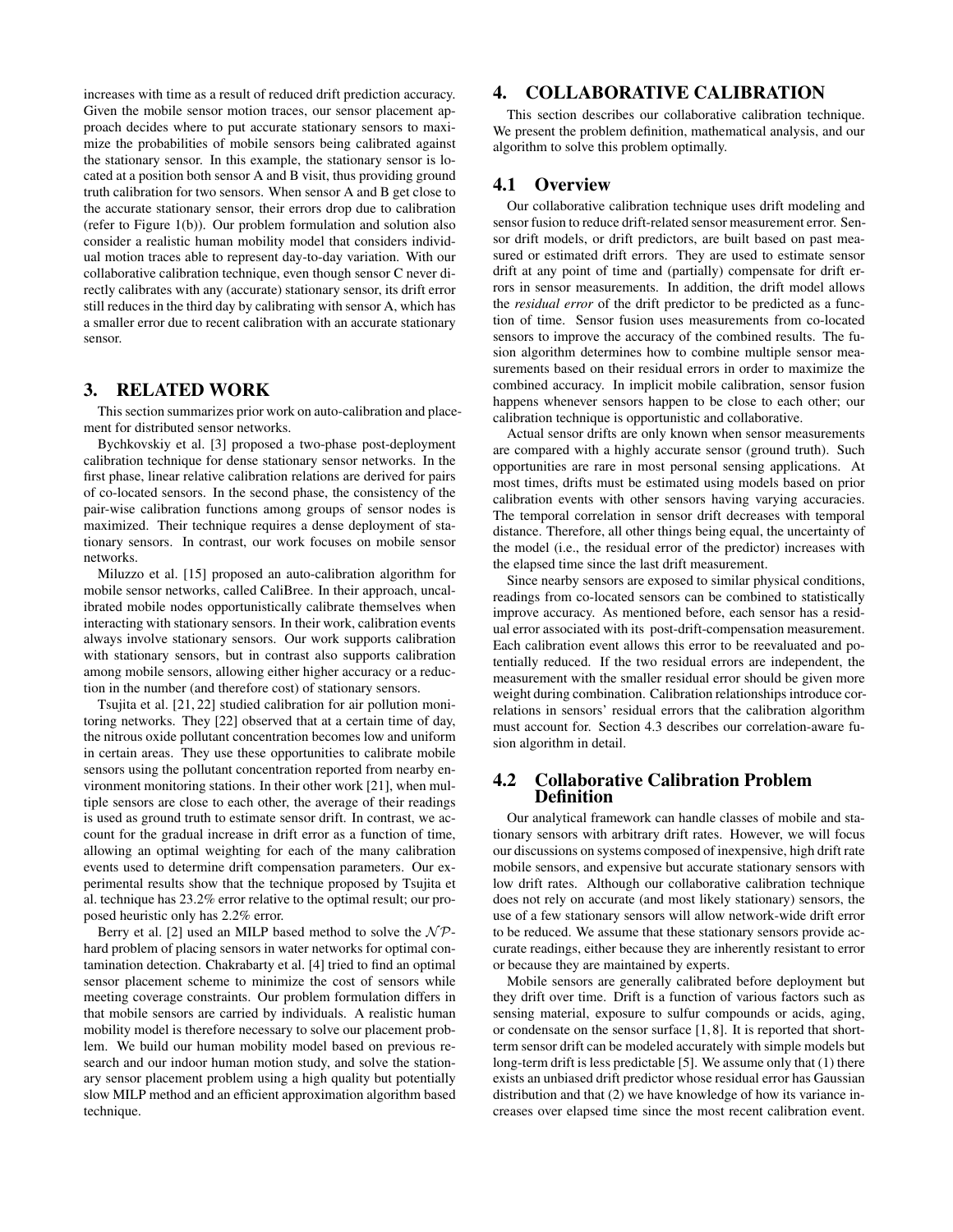

Figure 2: An example of sensor error correlation as a result of previous calibration events.

As explained in Section 6.1, we observed that high-quality predictors for our sensors have this property.

Our goal is to develop a distributed technique that automatically compensates for sensor drift error; there is no notion of a central controller that has access to data from all sensors. Avoiding dependence on a central controller can reduce sensing system energy consumption, cost, and security problems.

We now present the formal problem definition. Given  $N$  mobile sensors and M accurate stationary sensors, the location of a mobile sensor i at time t is  $L_i(t)$ ,  $i \in N$ . The location of accurate stationary sensor j is  $L_j, j \in M$ . Sensor i's raw reading (including drift error) at time t is  $r_i(t)$ . Its drift prediction function is  $f_i(t, k_1, k_2, ..., k_n)$ . The parameters of this function may be different for each sensor and may change over time. The error associated with the drift predictor  $e(t)$  changes over time. The drift-compensated sensor reading is  $R_i(t) = r_i(t) - f_i(t)$ . The accurate value of the monitored parameter at location  $l$  and time t is  $G_l^t$ . Let  $C_i(t)$  be the post-calibration sensor reading. In other words,  $C_i(t)$  is the sensor reading after drift compensation and sensor fusion. The goal is to determine  $k_1, k_2, ..., k_n$  for each sensor to minimize its total mean squared error, i.e.,  $\sum_{t} (G_t^t - C_i(t))^2$ . Each sensor i at time t, only has access to  $R_i(t)$  of sensor j when  $|L_i(t) - L_i(t)| < D_c$  ( $D_c$  is the calibration range).

Our measurements in several rooms suggest that in well-ventilated rooms with no obvious pollution sources, the pollutant mixture is spatially homogeneous within 2 m distance. We will use this distance as calibration range  $D<sub>c</sub>$  in simulations. Note that the spatial distributions of air pollutant concentrations vary based on nearby pollution sources and ventilation conditions, thus the calibration range depends on circumstances.

#### 4.3 Error Estimation and Error Propagation

As we mentioned before, each sensor has a residual error that is adjusted after each calibration event. In this section, we describe how this residual drift error is calculated and minimized via calibration and prediction. We address the problem of predictor design for one particular type of sensor in this paper. In general, the predictor should be provided by the sensor manufacturer or determined by pre-deployment lab calibration.

We start with a simple scenario where errors of two sensors are independent. Assume two co-located sensors A and B. Sensor A's current error estimate is  $n_a$  and sensor B's current error estimate is  $n_b$ , where  $n_a$  and  $n_b$  are random numbers with Gaussian distributions  $N_a$  and  $N_b$  and standard deviations  $E_a$  and  $E_b$  (in the rest of the paper, we use  $N$  to represent a Gaussian distribution,  $n$  to represent a random number following distribution  $N$ , and  $E$  to represent its standard deviation). Assume this is the first time sensors A and B calibrate with other sensors.  $N_a$  and  $N_b$  are independent and their standard deviations,  $E_a$  and  $E_b$ , are determined by how long the sensors remain uncalibrated. Let  $G$  be the ground truth

value of the physical condition measured by the sensors. Readings from these two sensors can be represented as  $R_a = G + n_a$ and  $R_b = G + n_b$ . The weighted sum of  $R_a$  and  $R_b$  is  $R_{ab}$  =  $\alpha \cdot R_a + (1 - \alpha) \cdot R_b = G + N(0, \sqrt{\alpha^2 \cdot E_a^2 + (1 - \alpha)^2 \cdot E_b^2}).$ It is easy to prove that when

$$
\alpha = E_b^2 / (E_a^2 + E_b^2),\tag{1}
$$

the weighted sum has minimal standard deviation for both calibrated sensors, i.e.,  $G + N(0, E_a E_b / \sqrt{E_a^2 + E_b^2})$ . A reading from the sensor with smaller error is given more weight. After calibration, both sensors should adjust their readings to  $R_{ab}$  and use  $R_{ab}$ to estimate their current ground truth readings as well as to predict future drifts.

Now we consider the scenario in which  $N_a$  and  $N_b$  are correlated. This may happen as a result of both sensors directly or transitively calibrating with the same mobile sensor prior to their calibration with each other. In this case, we need to know the correlation between  $N_a$  and  $N_b$  to compute the optimal combination of their readings. Let us consider the example shown in Figure 2. Assume three sensors A, B, and C all start operating at time 0. At time  $t_1$ , sensors A and B calibrate. Their calibration parameters are independent of each other at that time and thus the analysis in the previous paragraph for independent errors can be applied. Assume weights of 0.2 and 0.8 are used, thus the error after calibration is  $0.2n_{a1} + 0.8n_{b1}$ . At time  $t_2$ , sensors B and C calibrate. Assume sensor B's drift prediction error increased by  $n_{b12}$  from time  $t_1$  to  $t_2$ . The errors of B and C are still independent. Assume the optimal weight is 0.5 in this case. After calibration, B's and C's errors are  $0.1n_{a1} + 0.4n_{b1} + 0.5n_{b12} + 0.5n_{c2}$ . At time  $t_3$ , sensors A and C calibrate. A's error is now  $n_{a3} = 0.2n_{a1} + 0.8n_{b1} + n_{a13}$  and C's error is  $n_{c3} = 0.1n_{a1} + 0.4n_{b1} + 0.5n_{b12} + 0.5n_{c2} + n_{c23}$ . Note that at that moment, these two sensors contain the same errors generated from the previous calibration, which are  $n_{a1}$  and  $n_{b1}$ . Now  $N_a$  and  $N_c$  are correlated and Equation 1 cannot be directly applied. However, it is still possible to use the weight assignment technique to find an optimal solution. To do that, we can remember all the independent distributions and weight assignments from previous calibration events.

Now we present the general approach that accounts for correlation introduced by transient calibration events among sensors. Each sensor's error distribution is represented as a weighted sum of multiple independent error distributions. Each independent distribution is from the other sensor's or its own increased prediction error over the uncalibrated time interval. Label the two calibrating sensors as sensor 1 and 2. Let  $S_1$  and  $S_2$  be the sets of independent error distributions for sensors 1 and 2. Let C be the intersection of  $S_1$ and  $S_2$ , i.e.,  $C = S_1 \cap S_2$ . Let  $C_1$  and  $C_2$  be  $S_1$  and  $S_2$ 's nonoverlapping regions, i.e.,  $C_1 = S_1 - C$ ,  $C_2 = S_2 - C$ . Let  $W_{1i}$ and  $W_{2i}$  be the weights associated with the error distributions for sensors 1 and 2,  $\delta_i$  be the standard deviation of each distribution, and G be the ground truth value of measured object. Sensor 1's reading after drift compensation is

$$
R_1 = G + \sum_{i \in C} W_{1i} N(0, \delta_i) + \sum_{j \in C_1} W_{1j} N(0, \delta_j).
$$
 (2)

Sensor 2's reading is

$$
R_2 = G + \sum_{i \in C} W_{2i} N(0, \delta_i) + \sum_{k \in C_2} W_{2k} N(0, \delta_k).
$$
 (3)

In order to generate more accurate results by combining the readings of sensor 1 and 2, we use a linear weighted sum function to combine their drift-compensated measurements. Assuming the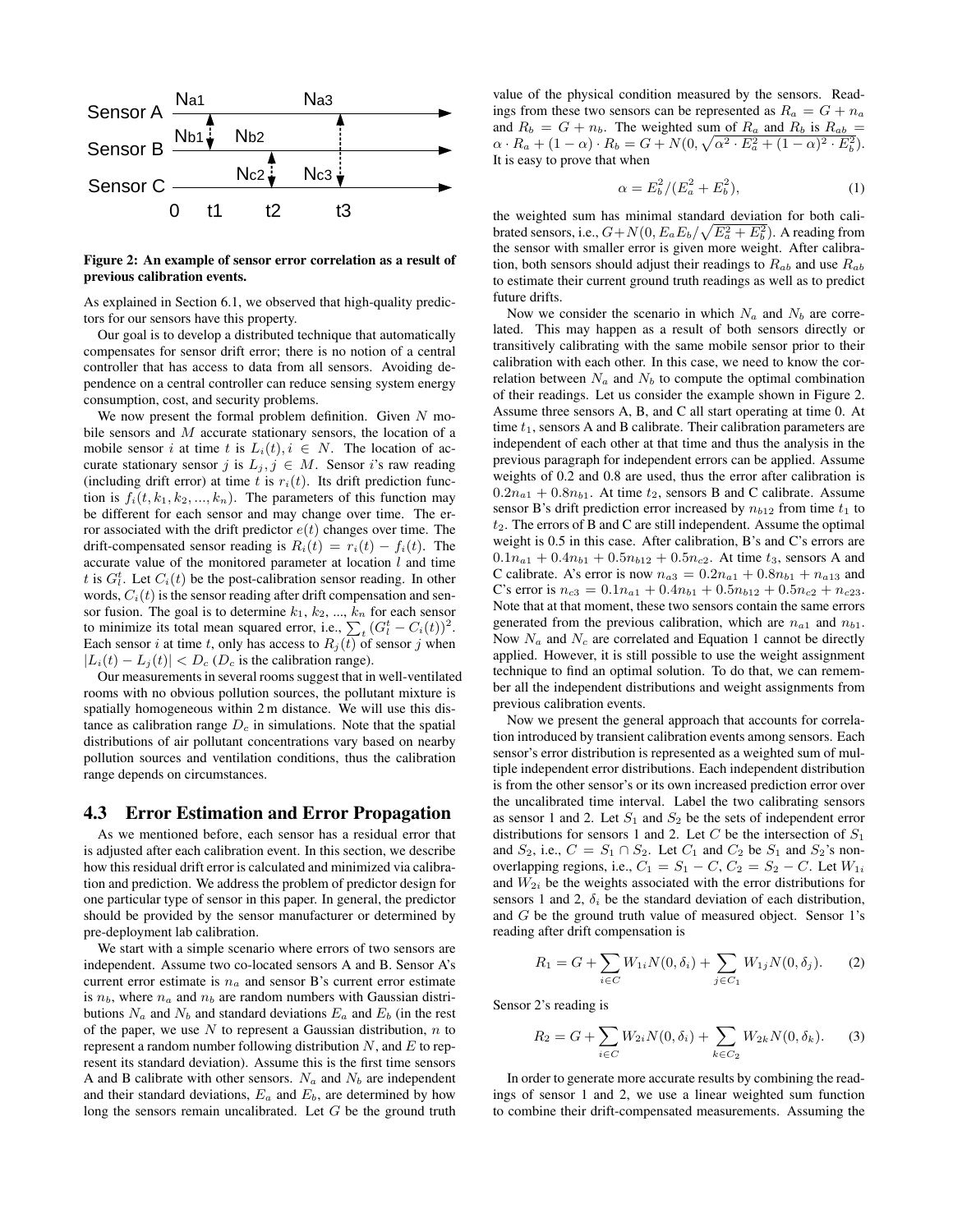weights are  $\alpha$  and  $1 - \alpha$  for sensor 1 and 2 respectively, the combined result is

$$
R_{12} = \alpha R_1 + (1 - \alpha) R_2
$$
  
=  $G + \sum_{i \in C} [\alpha W_{1i} + (1 - \alpha) W_{2i}] N(0, \delta_i)$   
+  $\sum_{j \in C_1} \alpha W_{1j} N(0, \delta_j) + \sum_{k \in C_2} (1 - \alpha) W_{2k} N(0, \delta_k)$ . (4)

The variance of the error for the combined reading is

$$
Var = \sum_{i \in C} [\alpha W_{1i} + (1 - \alpha) W_{2i}]^{2} \delta_{i}^{2} + \sum_{j \in C_{1}} W_{1j}^{2} \alpha^{2} \delta_{j}^{2} + \sum_{k \in C_{2}} W_{2k}^{2} (1 - \alpha)^{2} \delta_{k}^{2}.
$$
 (5)

The derivative of the variance is

 $\alpha =$ 

$$
\frac{dVar}{d\alpha} = 2\alpha \sum_{i \in C} (W_{1i} - W_{2i})^2 \delta_i^2 + 2 \sum_{i \in C} W_{2i} (W_{1i} - W_{2i}) \delta_i^2 + 2\alpha \sum_{j \in C_1} W_{1j}^2 \delta_j^2 + 2\alpha \sum_{k \in C_2} W_{2k}^2 \delta_k^2 - 2 \sum_{k \in C_2} W_{2k}^2 \delta_k^2.
$$
\n(6)

To minimize the variance, we have  $\frac{dVar}{d\alpha} = 0$ , therefore

$$
\frac{\sum_{i \in C} W_{2i} (W_{2i} - W_{1i}) \delta_i^2 + \sum_{k \in C_2} W_{2k}^2 \delta_k^2}{\sum_{i \in C} (W_{1i} - W_{2i})^2 \delta_i^2 + \sum_{j \in C_1} W_{1j}^2 \delta_j^2 + \sum_{k \in C_2} W_{2k}^2 \delta_k^2}.
$$
\n(7)

Equation 7 gives the general expression for weight assignment. In the case of two independent sensors  $(C$  is empty), we have

$$
\alpha = \frac{\sum_{k \in C_2} W_{2k} \delta_k^2}{\sum_{j \in C_1} W_{1j}^2 \delta_j^2 + \sum_{k \in C_2} W_{2k}^2 \delta_k^2} = \frac{E_2^2}{E_1^2 + E_2^2},
$$
 (8)

which is consistent with Equation 1.

Note that the above analysis applies only to the scenario where collaborative calibration involves two sensors. It is possible to extend the evaluation to an arbitrary number of co-located sensors, although this would increase the complexity of the weight assignment expression.

#### 4.4 Collaborative Calibration Algorithm

We have presented the key concept allowing the optimal calibration algorithm to combine readings from co-located sensors. Now we present the complete algorithm for collaborative calibration, which includes drift compensation, weight assignment, and drift reevaluation. Note that calibration opportunity detection is not part of our algorithm. There are multiple existing approaches to discover calibration opportunities, including radio communication (e.g., Bluetooth), ultrasound, and passive audio environment based proximity detection schemes [10, 16, 20].

The key data structure used is a table that stores all the independent error distributions and their corresponding weight assignments for each sensor. Each entry is a tuple of name, weight, and standard deviation. The names are used to distinguish independent error distributions. The calibration algorithm for a mobile sensor labeled  $i$ that calibrates with sensor  $j$  is shown in Algorithm 1.

Mobile sensors participating in the collaborative calibration system carry out three actions every time a calibration event happens: (1) estimate its current drift with its drift predictor and use the result to compensate its raw reading, (2) estimate the ground truth value and update its error table, and (3) use the estimated ground truth value to recompute its drift, residual error, and drift predictor. The type of co-located sensor determines the details of step (2). If the co-located sensor is an accurate stationary sensor, its reading can be directly used as ground truth to estimate the mobile sensor's drift. The mobile sensor ignores its own reading and directly overwrites its own reading with the reading from the stationary sensor and its current error immediately drops to zero. As a consequence, it can forget all previous calibration errors as they become irrelevant (clear the table). Otherwise, if the co-located sensor is also a mobile sensor with a non-zero error, its drift-compensated reading is combined with the mobile sensor's drift-compensated reading according to Equation 7 to generate an estimate of ground truth and the error distribution table will be updated accordingly.

Algorithm 1 Collaborative calibration algorithm for mobile sensor

i

**Require:**  $r_i$  // i's raw reading **Require:**  $R_i$  // j's calibrated reading **Require:**  $T_i$  // i's error table **Require:**  $T_i$  // j's error table Require: t // current time if j is accurate stationary sensor then  $R_i \leftarrow R_j$  $Di'(t) \leftarrow r_i - R_i$ Update drift model  $T_i$ .clear() else Predict current drift  $D_i$  $R_i \leftarrow r_i - D_i$  $T_i.insert(i.t, g(t - last\_cali\_t), 1))$  $C \leftarrow T_i \bigcap T_j$  $C_1 \leftarrow T_i - C$  $C_2 \leftarrow T_j - C$ Compute  $\alpha$  using Equation 7  $R_{ij} \leftarrow \alpha R_i + (1 - \alpha)R_j$ Update current drift  $D_i'(t) \leftarrow r_i - R_{ij}$ Update drift model for  $k \in C$  do  $T_i[k]$ .weight  $\leftarrow T_i[k]$ .weight  $\times \alpha + T_j[k]$ .weight  $\times (1-\alpha)$ end for for  $k \in C_1$  do  $T_i[k]$ .weight  $\leftarrow T_i[k]$ .weight  $\times \alpha$ end for for  $k \in C_2$  do  $T_i[k] \leftarrow (T_j[k].name, T_j[k].var, T_j[k].weight \times (1 - \alpha))$ end for end if last\_cali\_t  $\leftarrow$  t

## 5. STATIONARY SENSOR PLACEMENT

In this section, we consider placement of stationary sensors to further assist the collaborative calibration of mobile sensors. Our discussion will focus on human-carried sensors.

#### 5.1 Overview

Adding stationary sensors to a system composed of collaboratively calibrating mobile sensors can further improve accuracy. The number of stationary sensors is constrained by cost; they must be carefully positioned to enable frequent calibration opportunities with mobile sensors. Fortunately, humans move with patterns that can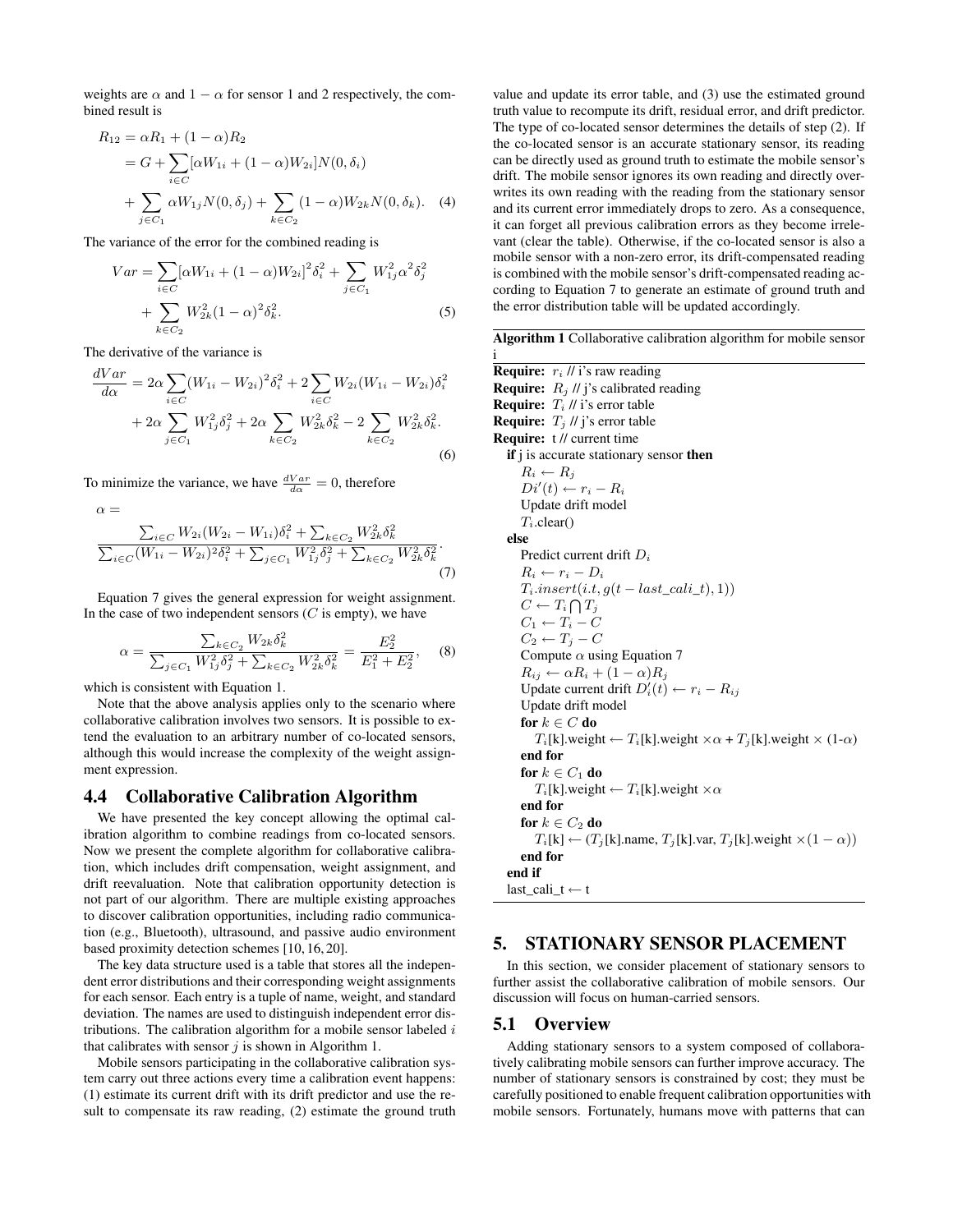

Figure 3: Example human motion trace with 3 patterns.

be used to our benefit; some locations are more frequently visited than others [13].

Recent research has shown that most people's daily motion patterns are predictable [7, 18, 19]. We present a stochastic human mobility model capable of capturing the most relevant motion patterns for the stationary sensor placement problem. The field for stationary sensor deployment is modeled as a grid in which implicit calibration may occur among sensors in the same grid element. It is possible to eliminate discretization problems by making grid elements arbitrarily small and permitting calibration between nodes in multiple grid elements within the calibration distance. We define a motion pattern as a set of locations (grid elements) that a person is likely to visit on a particular day. An individual's mobility model is a probability-weighted collection of possible motion patterns. Extreme sensor drift typically occurs on a timescale of days, not hours, enabling a simplified model that neglects the order of visited locations within a single day. In our evaluation, these models are extracted from measured motion traces as well as those generated by software provided by human motion pattern researchers [13].

Daily motion patterns are weighted with probabilities. For example, as shown in Figure 3, there are three distinct patterns:  $r_1, r_2$ , and  $r_3$ . A value ranging from 0 to 1 is associated with each pattern to indicate its probability. It is possible for multiple stationary sensors to be encountered by a person in a day. However, encountering one is sufficient for calibration.

# 5.2 Sensor Placement Problem Definition and MILP-Based Solution

We now define the problem of stationary sensor placement to assist calibration of mobile sensors.

Problem Definition: The field for stationary sensor deployment can be represented by a grid  $G$ . A set of people  $S$  move within the grid. Each person  $s \in S$  carries a mobile sensor. A person's motion pattern for a particular day,  $r_s$ , is a set of locations.  $R$  is the set of all motion patterns, and the motion patterns associated with a particular person  $s$  are represented with  $R_s$ . Each motion pattern  $r$  is associated with a value  $p_{sr}$ , which is the probability of person  $s$  having pattern  $r$ . The sum of the calibration probabilities of all patterns of person s is  $P_s$ . A total number of k sensors are deployed in the field. The optimization objective is to find a set of grid elements in which stationary sensors should be placed to maximize the average daily probability of mobile sensor calibration, i.e.,  $\frac{\sum_{s\in S} P_s}{k}$ .

This problem is  $N \mathcal{P}$ -hard. Let each pattern be represented by an element associated with a probability weight and each possible stationary sensor placement location be represented by a subset. An element belongs to a subset if and only if the corresponding pattern contains the placement location. Given a resource constraint,  $k$ , the original problem can be stated as selecting at most  $k$  subsets such that the covered elements have maximum total weight. This is the

weighted maximum coverage problem [11]. We will now describe an MILP formulation for the problem.

 $\sum P_s$ 

Maximize

subject to

$$
\sum_{(i,j)\in G} x_{ij} \le k,\tag{9}
$$

$$
\forall r \in R, \sum_{(i,j) \in r} x_{ij} - Md_r \le 0,\tag{10}
$$

 $\frac{f^{1} s}{k}, \forall s \in S,$ 

$$
\forall r \in R, \sum_{(i,j) \in r} x_{ij} - m d_r \ge 0,\tag{11}
$$

$$
P_s - \sum_{r \in R_s} d_r * p_{sr} = 0,
$$
 (12)

$$
1 \ge x_{ij}, \text{ and } d_r \ge 0. \tag{13}
$$

 $x_{ij}$ ,  $d_r$  are integers. M and m are constants and are set to  $k + 1$ and 0.5. The probabilities  $p_{sr}$  are known. The properties of binary indicators  $x_{ij}$  and  $d_r$  are described below.

$$
x_{ij} = \begin{cases} 1 & \text{if a sensor is placed at grid element } (i, j) \\ 0 & \text{otherwise,} \end{cases}
$$
 (14)

and

$$
d_r = \begin{cases} 1 & \text{if pattern } r \text{ is covered by at least one sensor} \\ 0 & \text{otherwise.} \end{cases} \tag{15}
$$

M is greater than the largest possible value of  $\sum_{(i,j)\in r} x_{ij}$  (which is satisfied by setting  $M$  to be  $k + 1$ ) and  $m$  is less than the smallest possible non-zero value of  $\sum_{(i,j)\in r} x_{ij}$  (which is satisfied by setting  $m$  to be 0.5).

## 5.3 Approximation Algorithm Based Placement Technique

| <b>Algorithm 2</b> Approximation based placement technique |
|------------------------------------------------------------|
| <b>Require:</b> $G$ // deployment field grid               |
| <b>Require:</b> $R$ // set of all patterns                 |
| <b>Require:</b> $P$ // probabilities                       |
| <b>Require:</b> $k$ // stationary sensor count constraint  |
| $C \leftarrow \{\}$ // output set                          |
| while size( $C$ ) $\leq k$ do                              |
| Select $g \in G$ s.t. $\sum_{r \in q} P_r$ is maximized    |
| Remove the covered patterns from $R$                       |
| $C \leftarrow C \cup q$                                    |
| end while                                                  |

Normally MILP-based solutions are not tractable for large instances of hard problems. Fortunately, the number of patterns per person is limited: it is possible to directly use the MILP formulation for substantial problem instances. The solver performance is further improved because human motion traces tend to be spatially clustered [13]. We will show in Section 6.3 that our algorithm can be applied to deployment cases with up to  $840 \mathrm{km}^2$  area or 200 patterns. It is conceivable that some problem instances will exceed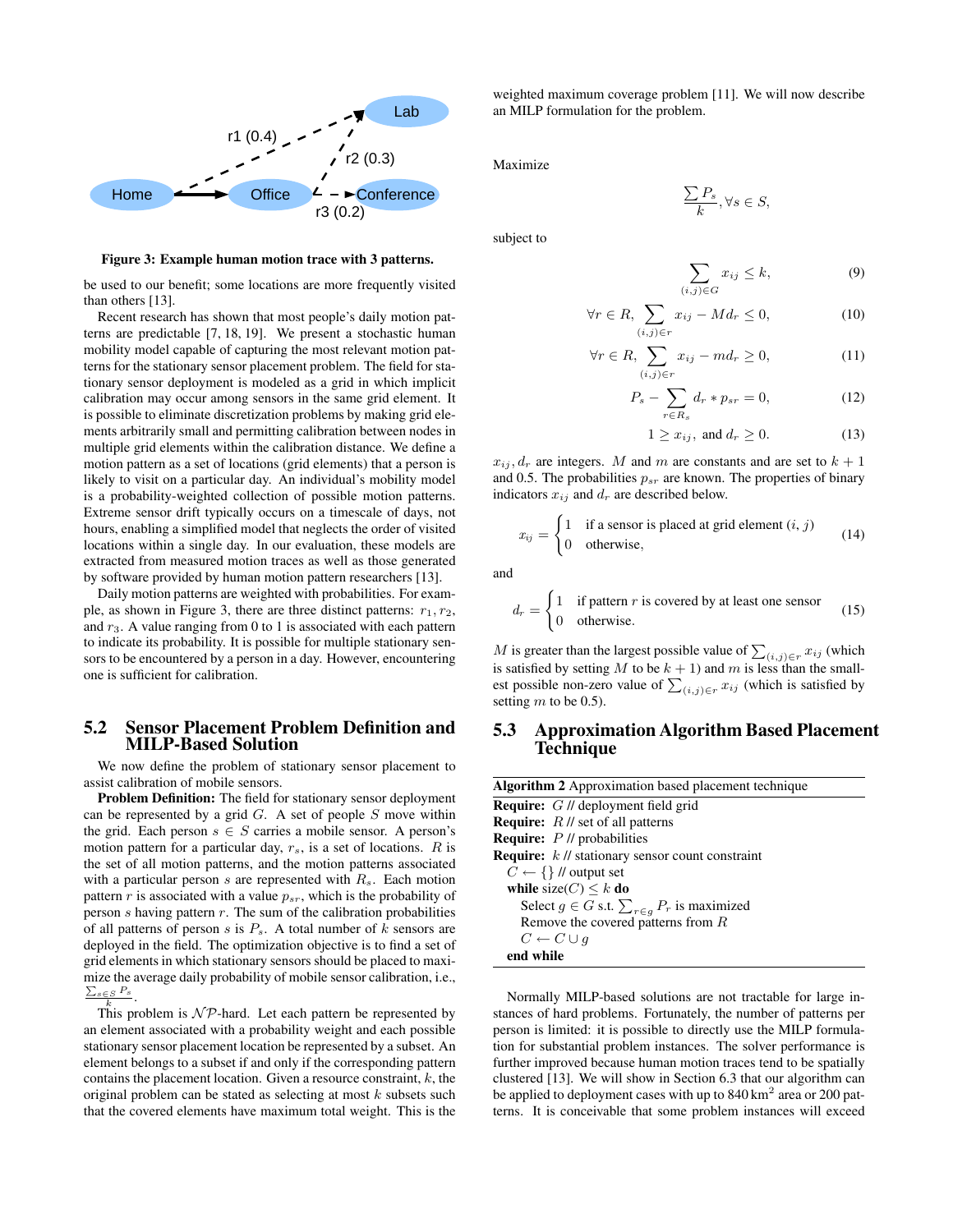

Figure 4: Calibration chamber used for sensor drift experiments.

the size tractable for MILP solvers. Therefore, we also present an approximation algorithm based polynomial time heuristic.

The maximum coverage problem can be solved with the polynomial time  $(1 - \frac{1}{e})$ -approximation algorithm shown in Algorithm 2. This is minimum achievable bound [11]. However, the  $(1 - \frac{1}{e})$ approximation bound only applies for the average calibration probability between stationary and mobile sensors. There are many other factors influencing the network sensing accuracies, such as collaborative calibration events, calibration time, and calibration order. Section 6.3 evaluates the approximation algorithm based technique in detail.

# 6. EXPERIMENTAL RESULTS

In this section, we first describe our controlled drift experiments (Section 6.1), which support the hypothesis in Section 4.2. Section 6.2 presents simulation results for our optimal and efficient collaborative calibration techniques and compares them with two existing works that are most related. Section 6.3 reports on the performance of our MILP based stationary sensor placement algorithm and compares it with the efficient approximation algorithm we propose.

# 6.1 Calibration Procedure and Drift Experiments

Section 4.2 describes our sensor drift model. We assume that drift can be (partially) compensated for by an unbiased predictor, and the residual error can be modeled using a Gaussian distribution with a variance that predictably increases with time. To test this hypothesis, we have conducted a drift experiment in our controlled chamber.

Before the drift experiment, we manually calibrated all sensors. Calibrations were performed using de-humidified zero grade air (i.e., air with less than 1 ppm total hydrocarbons) and controlledconcentration iso-butylene (a VOC unlikely to damage graduate students when used at low concentration). The purpose of this calibration is to compensate for initial measurement offsets, possibly due to variation in the manufacturing process. During calibration and drift experiments, sensors are mounted on a custom printed circuit board enclosed in the  $250 \text{ cm}^3$  polycarbonate chamber as shown in Figure 4. A fan is mounted inside the chamber to improve mixing and make convection heat loss from the sensors uniform. The temperature and humidity inside the chamber are stabilized at

43.8±1.3 ◦C, and 7.8±1.7% respectively. A LabVIEW interface controls the gas mixture using mass flow controllers. During calibration runs, the sensors are held at concentrations of 0, 0.25, and 1.0 ppm (parts per million by volume) of iso-butylene in a total volume flow of 4 liters per minute, for 20 minutes each. The sensors are powered continuously throughout the experiment period, and were warmed up for two weeks prior to starting the experiments to allow the sensors to reach an initial equilibrium, as recommended by the manufacturer.

During the drift experiment, 15 pre-calibrated Figaro TGS 2602 VOC sensors are placed in the controlled gas chamber and exposed to 4 liters per minute air. These exposure tests last 120 minutes and are performed daily. Since the sensors are powered continuously, they should drift constantly during the experiment. The drift data are calculated by averaging the last 30 minutes of readings from each test to avoid any warm-up effects from changes in the air flow rate.

We use the analog to digital converter on Labjack U3 data acquisition modules to measure the voltage output of the TGS sensors, at a sampling frequency of 0.5 Hz. We use log-based transfer function to convert the voltages to VOC concentrations, based on calibrations performed before the experiment. The concentration readings after conversion are shown in Figure 5. Since the ground truth reading should be 0 ppm, the readings after the conversion already represent drift. Seven of the 48 measurements were discarded due to inconsistent air flow rate or relative humidity levels due to transient problems with the testing chamber air supply.

We now evaluate a simple drift predictor based on linear extrapolation of two consecutive drift errors to predict future errors. The difference between the predicted drift value and the measured drift is the portion of the drift error that is not captured by the drift model. We have also evaluated higher-order non-linear predictors but they did not have higher prediction accuracies than the linear predictor. The linear predictor compensated for 94.1% and 87.7% of the drift on average when predicting one day and two days ahead. We therefore consider it to be a good predictor for this kind of sensor. Note that for different sensor types, the forms of the predictor function may be different. In some cases, a higher order non-linear fitting function might be necessary.

We applied the Lillie normality test to the residual error of the linear predictor. The residual error has a Gaussian distribution, with an exception for predictions eight days in advance. For most cases, the linear predictor meets Gaussian residual requirement posed in Section 4.2. For specific sensors and time offsets passing the normality test, we perform t-tests to assess whether the distributions have means of 0 ppm. The significance levels used in the Lillie test and t-test are both 0.05 and the test results are shown in Figure  $6(a)$ . Figure  $6(b)$  shows the standard deviation of the remaining drift error after applying the linear predictor for up to 10 days in the future. The results clearly show an increasing trend for all the sensors, consistent with our hypothesis in Section 4.2 that the variance increases over time. The standard deviations of the short-term drift errors can be well predicted using simple linear functions.

With one possible anomaly at an eight-day offset, the drift experiment results confirm our hypothesis that the residual error after drift prediction has a Gaussian distribution with mean 0 and predictable variance that increases over time.

# 6.2 Evaluation of Collaborative Calibration

To evaluate our collaborative calibration algorithm, we compare it with two other approaches proposed in relevant and recent work. In the first approach, Calibree [15], all mobile sensors calibrate with stationary accurate sensors. In contrast, our calibration tech-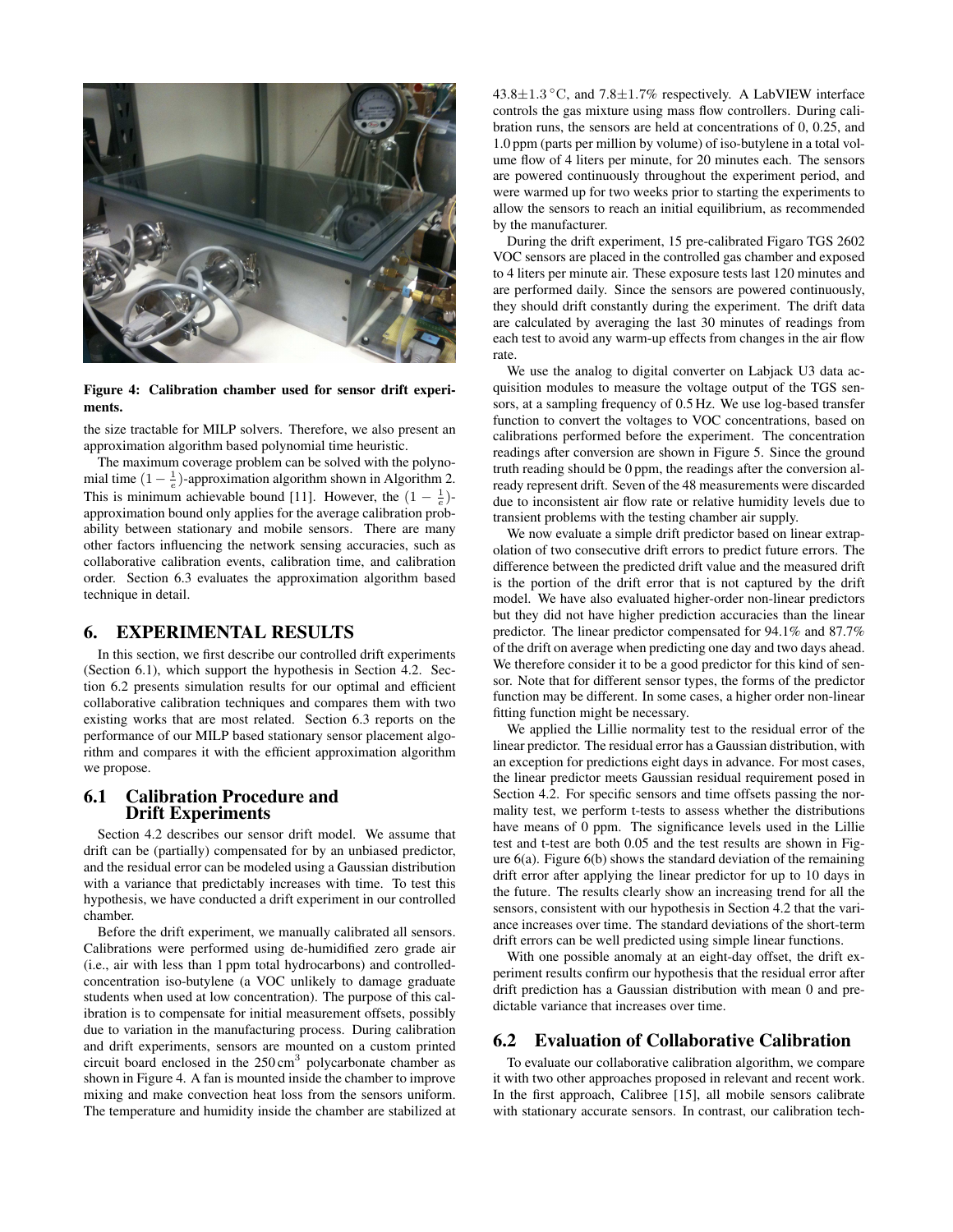

Figure 5: Measured drift error as a function of time for Figaro TGS2602 VOC sensors.



Figure 6: (a) The normality test results and (b) the standard deviations of prediction errors using the 2-day linear predictor to compensate for 1 to 10 days of future drift.

| 88 8°                    |                      |              |            |                                     |           |           |          |
|--------------------------|----------------------|--------------|------------|-------------------------------------|-----------|-----------|----------|
| Trace                    | Num. of cali. events |              |            | Total aggregated mean squared error |           |           |          |
|                          | Total                | Uncorrelated | Stationary | CaliBree                            | Averaging | Heuristic | Optimal  |
|                          | 44.290               | 5.072        | 21,818     | 964.6                               | 393.6     | 321.9     | 312.1    |
| 2                        | 43,378               | 3,368        | 20,144     | 1,716.6                             | 559.0     | 454.9     | 434.8    |
| 3                        | 9.701                | 1.722        | 4.429      | 3,059.0                             | 1.461.1   | 1.244.3   | 1,229.8  |
| 4                        | 5.659                | 1.048        | 2.589      | 6,805.8                             | 2,359.6   | 1.984.0   | 1,966.3  |
| 5.                       | 14.308               | 2.496        | 4.398      | 8,610.6                             | 3.234.7   | 2,681.8   | 2,643.6  |
| Average overhead $(\% )$ |                      |              |            | 224.8                               | 23.2      | 2.2       | $\Omega$ |

Table 1: Aggregated Sensor Error with Synthesized Human Motion Traces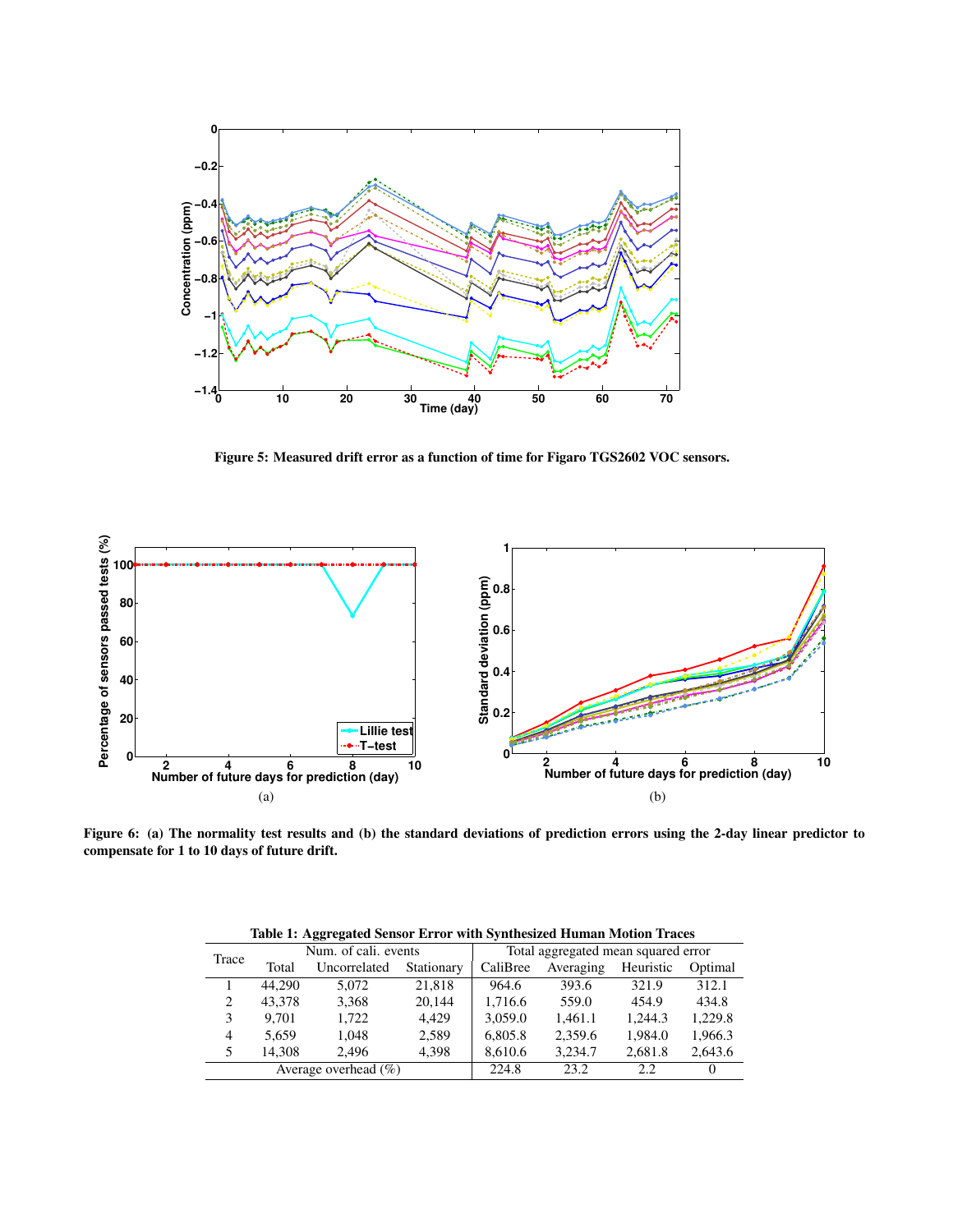

Figure 7: Histogram of assigned weights for an example trace using the optimal collaborative calibration scheme.



Figure 8: Memory use of the optimal collaborative calibration scheme.

nique allows sensors to calibrate with each other as well as stationary sensors. In the second approach [21], readings from co-located sensors are averaged to estimate the ground truth value. In contrast, our technique enables more accurate drift compensation by considering the differing drift prediction errors of calibration events, i.e., sensors. We also propose and evaluate a *calibration heuristic* that reduces computation complexity and memory use at the cost of a very slight reduction in calibration accuracy. This heuristic ignores correlations between prediction errors. Instead tracking independent error distributions from previous calibration events and temporal error growth, this algorithm only stores an aggregated error for each sensor. During calibration, it uses Equation 1 to assign weights to readings from co-located sensors. We evaluate the four approaches with the same set of motion traces and sensor placements, and compare the resulting accumulated mean squared error. For this experiment, we use 10 stationary accurate sensors placed at the most frequently visited locations and use a random walk model for sensor drift.

Table 1 shows the results for the four approaches with five synthesized motion traces generated using the SLAW human mobility model [13]. The second to the fourth columns present statistics for calibration events for the optimal algorithm. The second column shows the total number of calibration events. A pair-wise calibration between two sensors is considered to be two calibration events. The third column shows the number of calibration events in which

Table 2: Statistics for Human Mobility Case Study

| $10000$ $\rightarrow$ $000000$ $\rightarrow$ $000000$ $\rightarrow$ $00000$ $\rightarrow$ $0000$ |          |              |          |           |  |  |
|--------------------------------------------------------------------------------------------------|----------|--------------|----------|-----------|--|--|
| Participant                                                                                      | Duration | On campus    | $#$ of   | $#$ of    |  |  |
|                                                                                                  | (days)   | prob. $(\%)$ | patterns | locations |  |  |
|                                                                                                  | 30       | 90.0         | 12       |           |  |  |
| 2                                                                                                | 30       | 86.7         |          |           |  |  |
| 3                                                                                                | 22       | 77.3         |          |           |  |  |
|                                                                                                  | 23       | 100.0        |          |           |  |  |
|                                                                                                  | 21       | 76.2         |          |           |  |  |
| Average                                                                                          | 25.3     | 85.2         | 6.6      |           |  |  |

the errors from two sensors are independent. The fourth column shows the number of calibrations with stationary accurate sensors. The last four columns show the aggregated mean squared errors of all sensors during the entire experiment.

On average, CaliBree [15] has 224.8% more error than optimal. This is because it only considers calibration events between stationary and mobile sensors, and thus misses opportunities for calibration between mobile sensors. 43.6% of calibration events occur between mobile and stationary sensors; the rest occur between pairs of mobile sensors.

Tsujita's technique (averaging) has 23.2% more error than optimal result. Figure 7 shows the distribution of the weights generated with the optimal algorithm for Trace 5. The weights are widely distributed from 0 to 1. Only 25.4% are in the range from 0.4 to 0.6. The structure of this histogram has implications for the effectiveness of Tsujita's approach: the closer weights are to 0.5, the more effective Tsujita's approach.

Our heuristic produces results with accuracy that deviates from optimal by only 2.2%. Even though the percentage of correlated events is fairly large (41.8%), ignoring the correlation does not significantly degrade accuracy. However, this algorithm greatly reduces required memory compared with the optimal algorithm. With the optimal algorithm, the memory use increases linearly with time for most sensors. Figure 8 shows the memory use over time for all sensor nodes in our experiment with trace 1. Each point corresponds to a sensor node involved in a calibration event. We therefore conclude that the heuristic is more efficient and likely to be appropriate for most practical applications.

The optimal algorithm allows us to evaluate the quality of various calibration approaches. In summary, utilizing the interactions among mobile sensors improves the accuracy by 224.8% compared to only permitting mobile sensors to calibrate with stationary sensors. The accuracy is improved by 23.2% by considering the heterogeneity of drift estimation parameters among different sensors. Considering correlations among sensors due to calibration imposes large computation complexity and memory use with a relatively small gain (2.2%). In summary, a technique using collaborative calibration among mobile sensors that considers heterogeneity in drift estimation parameters but ignores calibration event induced inter-sensor correlations represents a good trade off between accuracy and run-time overhead/complexity.

### 6.3 Evaluation of Stationary Sensor Placement

This section introduces our human motion pattern case study and evaluates our stationary sensor placement algorithms with both measured and synthesized human mobility traces.

#### *6.3.1 Measured Human Mobility Case Study*

Much human mobility modeling research is based on outdoor GPS data [7, 13, 19]. However, GPS is inaccurate indoors, where humans spend 90% of their time [6]. According to a survey-based model, office worker indoor activities can be modeled using a few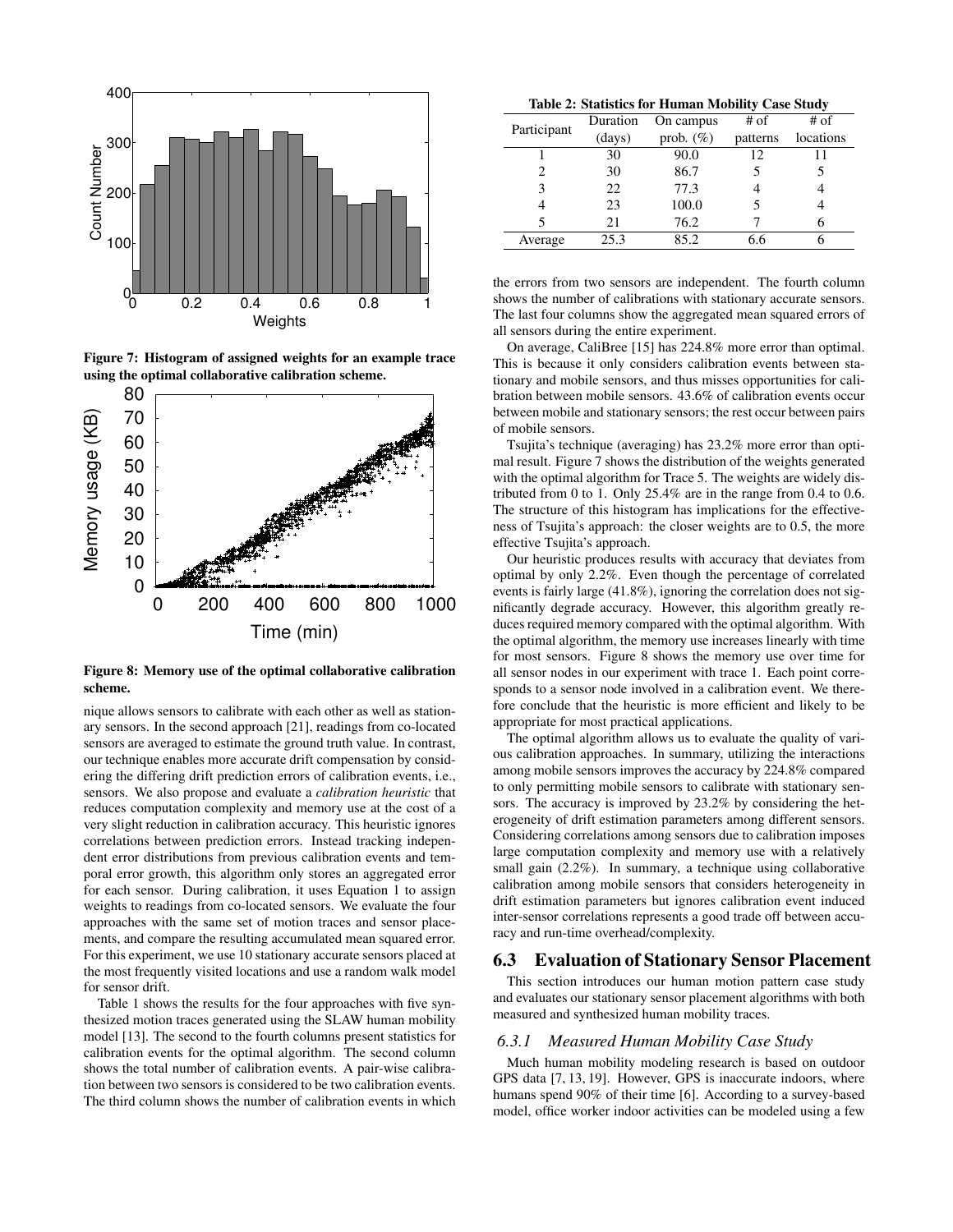Trace Area Total Sensor Cand. Runtime  $(km^2)$ ) pat. no. loc. (s) Case study  $N/A$  33 5 17 0.01 KAIST 840.1 92 92 41,270 1.2 NCSU 142.3 35 35 10,691 0.13 New York 618.8 39 39 12,180 0.05<br>Orlando 122.0 41 41 26.662 0.07 Orlando 122.0 41 41 26,662 0.07 State fair 1.2 19 19 4.422 0.03 1 0.01 200 50 1,225 0.13 2 0.01 200 50 1,001 0.24 3 1.0 200 50 26,448 2.44 4 1.0 200 50 39,695 5816.10 5 4.0 400 100 101,891 > 6 h

Table 3: Statistics for Measured and Synthesized Human Motion Traces and Solver Performance

patterns [12]. In our evaluation, we use mobility traces generated using algorithms proposed by other researchers as well as data gathered in our real-world human mobility study, which was conducted on the campus of University of Colorado Boulder.

In our study, five graduate students, undergraduate students, and professors used their mobile phones to record their daily motion patterns. Participants manually entered locations and times into their smart phones as they moved and these data were sent to a server via the Internet. Locations in which users spent fewer than five minutes were omitted from the motion patterns. The study was conducted between August 3rd, 2011 and September 12th, 2011. Statistics from the study are shown in Table 2. Motion patterns contain 1.94 locations on average, which implies that the indoor activities of the participants were spatially concentrated, which is consistent with the findings of other human motion studies [12,19].

#### *6.3.2 Experiment on Measured and Synthesized Human Motion Traces*

To solve the MILP problem, we use the CPLEX v.12.2 solver [9] on an Intel 4-core Xeon E31230 CPU running at 3.2 GHz with 8 GB of memory. The evaluation is performed on both real-world and mobility model generated [13] human motion traces.

The statistics of the real-world and synthesized human motion traces [13], as well as our case study trace, and their MILP solver performances are shown in Table 3. The case study trace does not contain detailed location information, but lasts for multiple days. The rest of the real-world traces contain detailed location information, but are finished within a day each, i.e., each person has one motion pattern. The duration for each trace is 4 days, i.e., each person has 4 patterns. According to our real-world case study, the average probabilities of the top 4 patterns are 0.48, 0.2, 0.1, and 0.08. The same probability values are used in the synthesized traces. The fourth column of the table shows the total number of mobile sensors in each trace. The fifth column shows the total number of candidate locations where stationary sensors may be placed. Grid elements visited by one or more person are considered as placement location candidates. The total number of the candidate locations is equal to the number of variables  $x_{ij}$  in Equation 9.

The MILP placement algorithm quickly solves all the problem instances, except for synthesized trace 5. For this trace, the solver terminated after six hours without producing a solution. This trace contains 400 patterns and 101,891 candidate placement locations. We conclude that the MILP solution is suitable for many usefulscale problem instances, but there may be some real-world cases for which a more efficient solution is required, e.g., that in Section 5.3.

The results of the MILP placement algorithm are shown in Figure 9. For most of the solutions, the number of sensors is far less than the number of patterns. This is consistent with the hypothesis that people's motion traces tend to be clustered, repetitive, and frequently overlap each other. The synthesized human motion traces typically required fewer sensors despite having more motion patterns because a relatively small geographical area was considered in these traces. In summary, although personal mobile sensors are needed to monitor the conditions experienced by many individuals, the accuracy of these sensors can be improved substantially by using a few accurate stationary sensors to assist a collaborative calibration technique.

The results of evaluating the algorithms on both real-world and synthesized human motion traces are shown in Table 4. We assume that repeated calibration with a stationary sensor during the same day does not further reduce error. The aggregated network error (the sum of mean square errors of all the sensors in the network for readings taken every 30 seconds) is measured when both placement algorithms are permitted to use the number of stationary sensor listed in the second column of Table 4. For the synthesized traces, we assume that all the patterns occur with the same probability. The fifth column of Table 4 shows the aggregated network error using our optimal collaborative calibration technique, assuming there are no stationary sensors. The results show that the approximation algorithm based technique increases aggregated network error by 6.2% compared to the MILP placement algorithm. Note that for Trace 4, the approximation algorithm based technique outperforms the MILP solution. In that case, the approximation algorithm had already reached 99% average calibration probability, making its solution essentially equivalent to the MILP solution. Note that in our placement problem formulation, the error caused by calibration order is neglected. However, since the uncompensable drift error within a day is small (less than 0.1 ppm as shown in 6(b)), this simplification has very little impact on solution quality.

# 7. CONCLUSIONS

We have presented a collaborative calibration and sensor placement framework for mobile sensor networks. We developed a random sensor drift model based on controlled experiments and developed a collaborative calibration technique to compensate for drift error. We also describes placement techniques for stationary sensors used to augment collaborative calibration among mobile sensors. We conducted a human motion study on a university campus to build these models and evaluate our placement algorithms. Experimental results indicate that, compared with our collaborative calibration algorithm, the most advanced existing work has an average sensor error of 23.2%. Our stationary sensor placement algorithms further reduce the effects of drift error.

# 8. ACKNOWLEDGEMENTS

We would like to thank Yifei Jiang and Xin Pan for help with the human mobility case study. This work was supported in part by the National Science Foundation under awards CNS-0910995, CNS-0910816, and CNS-1059372.

### 9. REFERENCES

- [1] K. Arshak, E. Moore, G. M. Lyons, J. Harris, and S. Clifford. A review of gas sensors employed in electronic nose applications. *Sensor Review*, 24(2):181–198, 2004.
- [2] J. Berry, L. Fleischer, W. Hart, C. Phillips, and J. Watson. Sensor placement in municipal water networks. *J. of water resources planning and management*, 131(3):237–243, 2005.